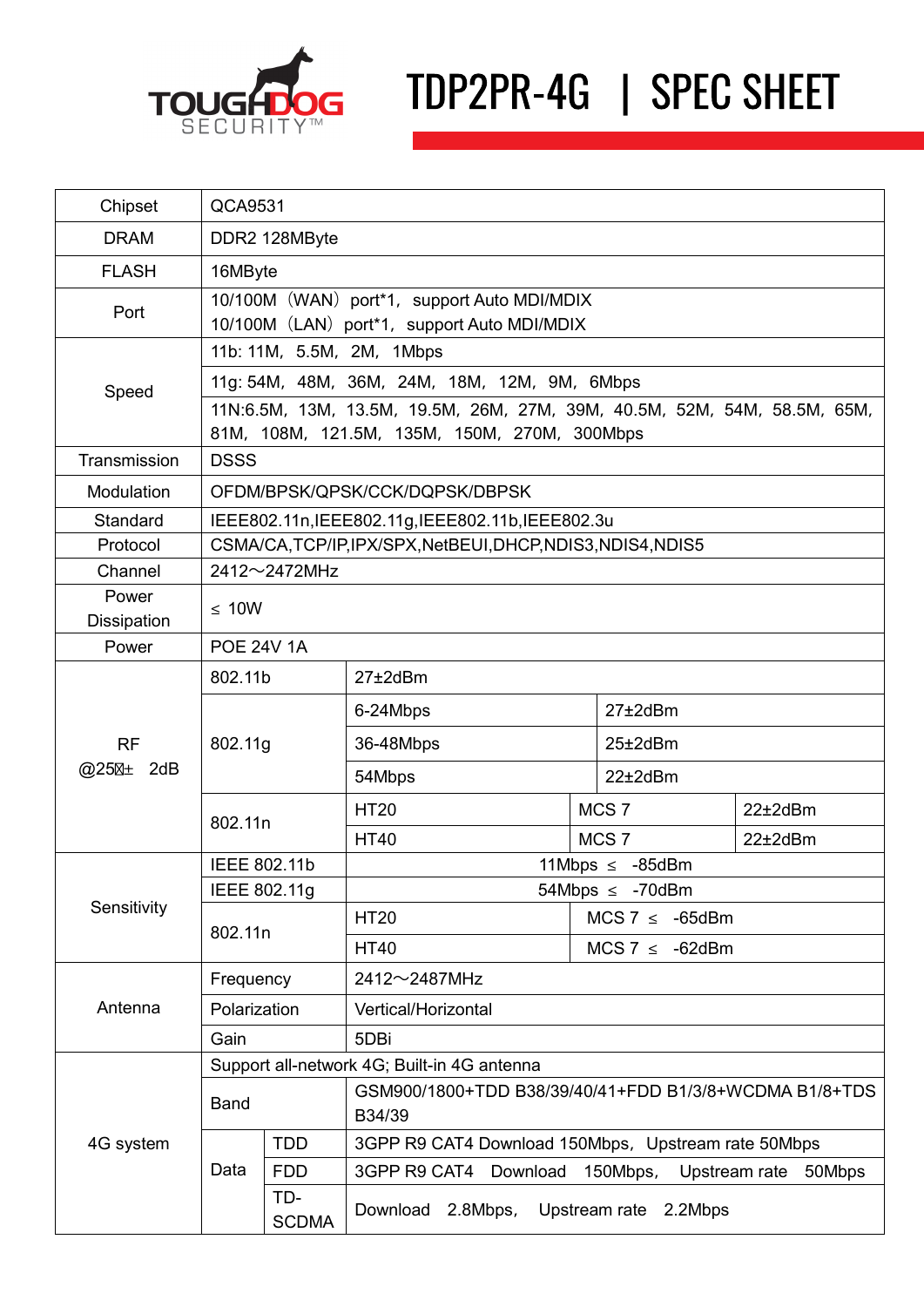## TDP2PR-4G | SPEC SHEET



5. Support 64/128 bit WEP encryption, Encryption and security mechanisms such as WPA, WPA2, WPA-Hybrid, Guarantee the security of data transmitted over the wireless network